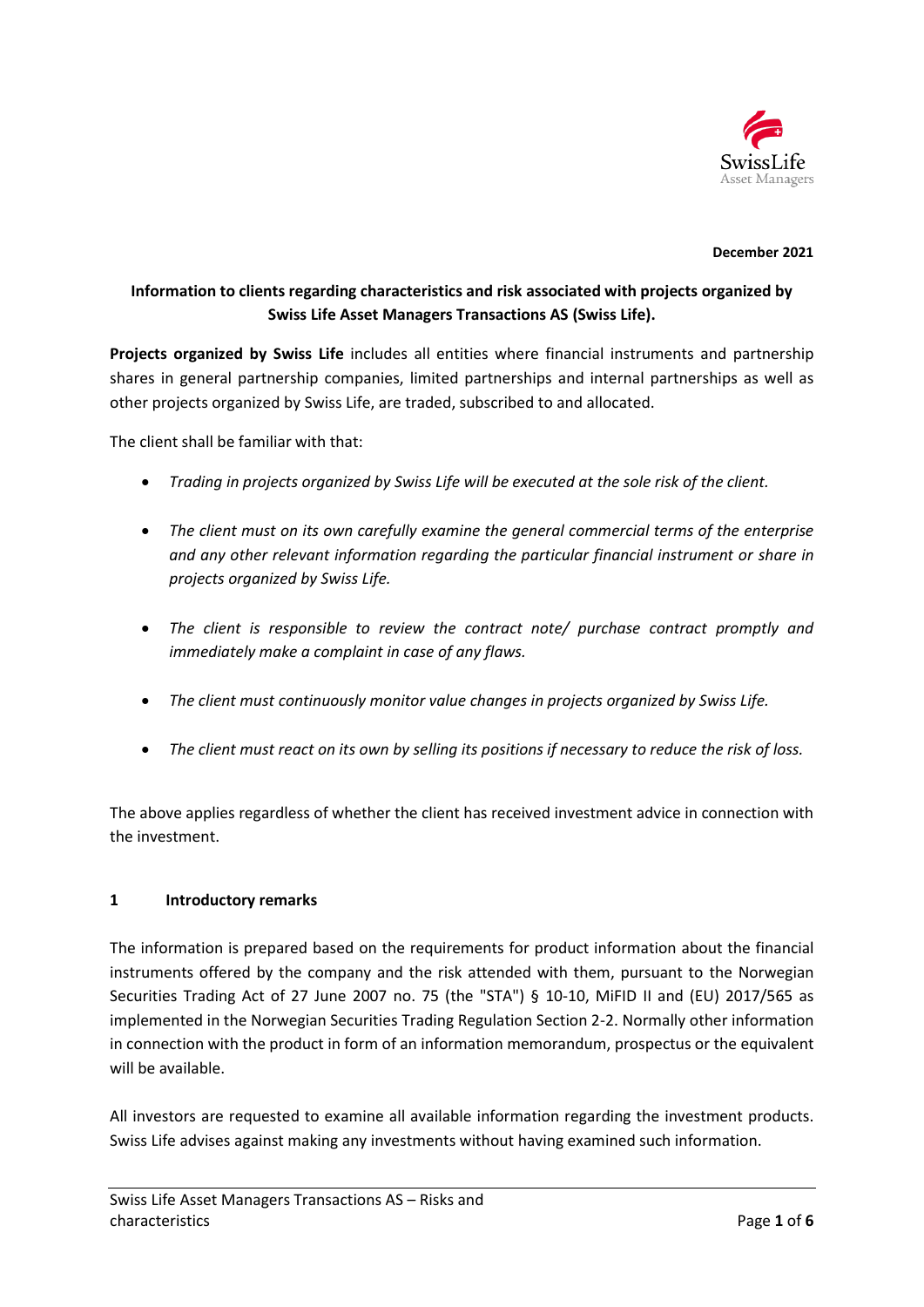Any investment object has more or less risk connected with it. Any investor must be prepared that such invest may result in loss.

In the case of limited liability companies, the loss will be limited to the amount which the individual investor has subscribed/ bought shares for, with addition of any agreed investment obligation made.

In the case of investments in general partnership companies, limited partnerships and internal partnership or equivalent the investor might lose more than the invested amount.

When the investor subscribes/buys company shares he simultaneously invests in all assets and obligations that company has. It may at a later time be revealed that there are obligations in a company which are unknown to the issuer, the seller or Swiss Life at the time of purchase.

Projects organized by Swiss Life are exposed to changes in legislation and tax regimes including financial and securities regulation, as well as rules and regulations related to environmental- and class-issues. Changes in these regulations could affect the return of the investment both positively and negatively.

Directive 2011/61/EU on Alternative Investment Fund Managers is implemented in Norwegian Law through the "Lov av 27. Juni 2014 om alternative investeringsfond" ("AIF Act"). NRP Project Finance will assess each project in order to determine whether the AIF Act is applicable to the specific project, pursuant to the guidelines for this assessment as stated in the circular letter from the Norwegian Financial Supervisory Authority (Circular 9/2019) and "ESMA Guidelines on key concepts of the AIFMD" dated 13 August 2013. Historically, project companies arranged by NRP Project Finance have, as a main rule, not been considered as AIFs. The assessment may be somewhat uncertain as it is subjective in nature. In the event that a project company is still considered to be an AIF, the project company must appoint an external manager or manage the activities internally, and appoint a depositary. Depending on the circumstances, this may result in increased costs for the company.

Please be aware that the information below is not exhaustive with regard to risk elements and characteristics neither in regard to partnership shares or shares in limited liability companies and that clients who wish to invest in such products should thoroughly familiarize themselves with all available information in this regard, and seek investment advice from Swiss Life or others, if required.

#### **2 Specific risks for investments in real estate**

a) Market Risk

The risk in connection with real estate investments is connected to the uncertainty of the value of the property. The risk might therefore be defined as those factors influencing the price of the property. The most important factors are supply and demand in regard to commercial property and the required rate of return investors are willing to base their investments in real estate upon. Location of the real estate is one of the prime factors in this respect.

The property value is influenced by how much vacant capacity the market has at the end of the lease term and the demand for the type of premises the company has. In periods there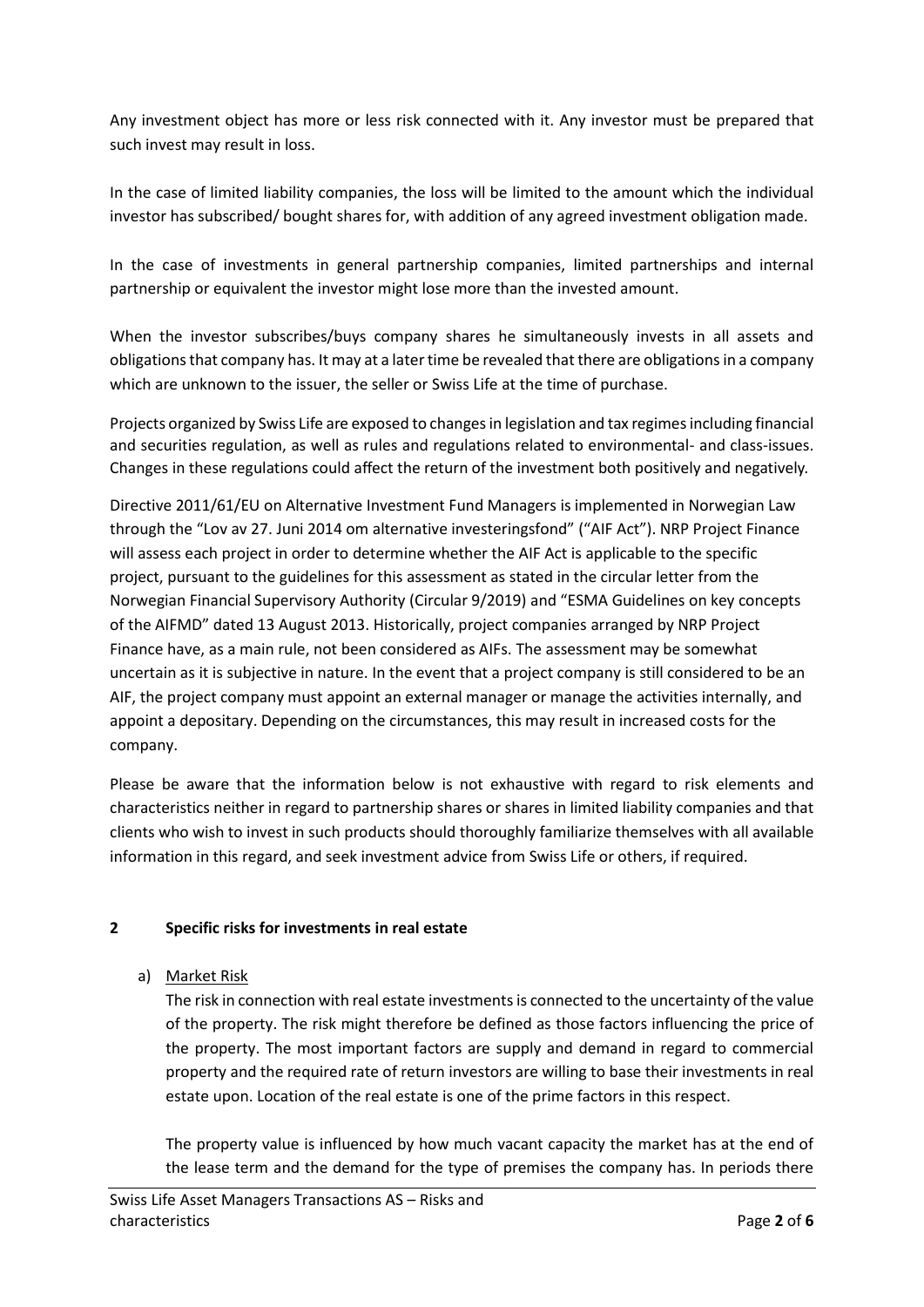will be heavy competition in regard to acquiring assets and it might be difficult to attain a purchase of desired assets. It might also become correspondingly difficult to dispose of assets.

The market for starts of property building and larger property projects depends on the general development in the economy. The development in the interest level, increase in prices and employment rates are relevant factors.

### b) Interest Risk

Possible interest fluctuations in a property projects financing might indirectly influence the dividend returns of the investor. The level of the real interest rate over time will be a substantial factor in the development of the value of the property and the return the investor might get. Indirectly the interest level will also influence the lease at the renewal of the lease term.

Interest cost is a substantial cost for the real estate project's mortgaged property investments. An increase in the interest level, and possibly increased margin costs, will be a liquidity strain for the company. The interest risk might however be adjusted through the entering of fixed rate agreements.

## c) Currency Risk

Rent and costs, inclusive interest costs, may for some projects be denominated in foreign currencies. Currency fluctuations may influence the project's nominal or net asset valuations in NOK.

#### d) Technical Condition, Management Risk and Counterparty Risk

New buildings in good technical state will normally involve lower maintenance costs the first years. Future public requirements and regulations may influence the management costs. When investing in older buildings considerable maintenance costs must be accounted for.

Counterparty risk is present in the sense that the economic and financial strength of the lessor(s) and their ability to service the lease in a satisfactory manor will be crucial to the return of investments projects.

There will always be a risk of altered regulations influencing the interest in future lease of the premises or the interest of new buyers of the property.

#### e) Regulatory Risk

The real estate market may be subject to changes in regulatory framework which may alter conditions for calculations and expected returns. This may be in relation to taxes, levies, the environment, work legislation etc. All investments in commercial real estate has such risks inherent.

#### f) Liquidity Risk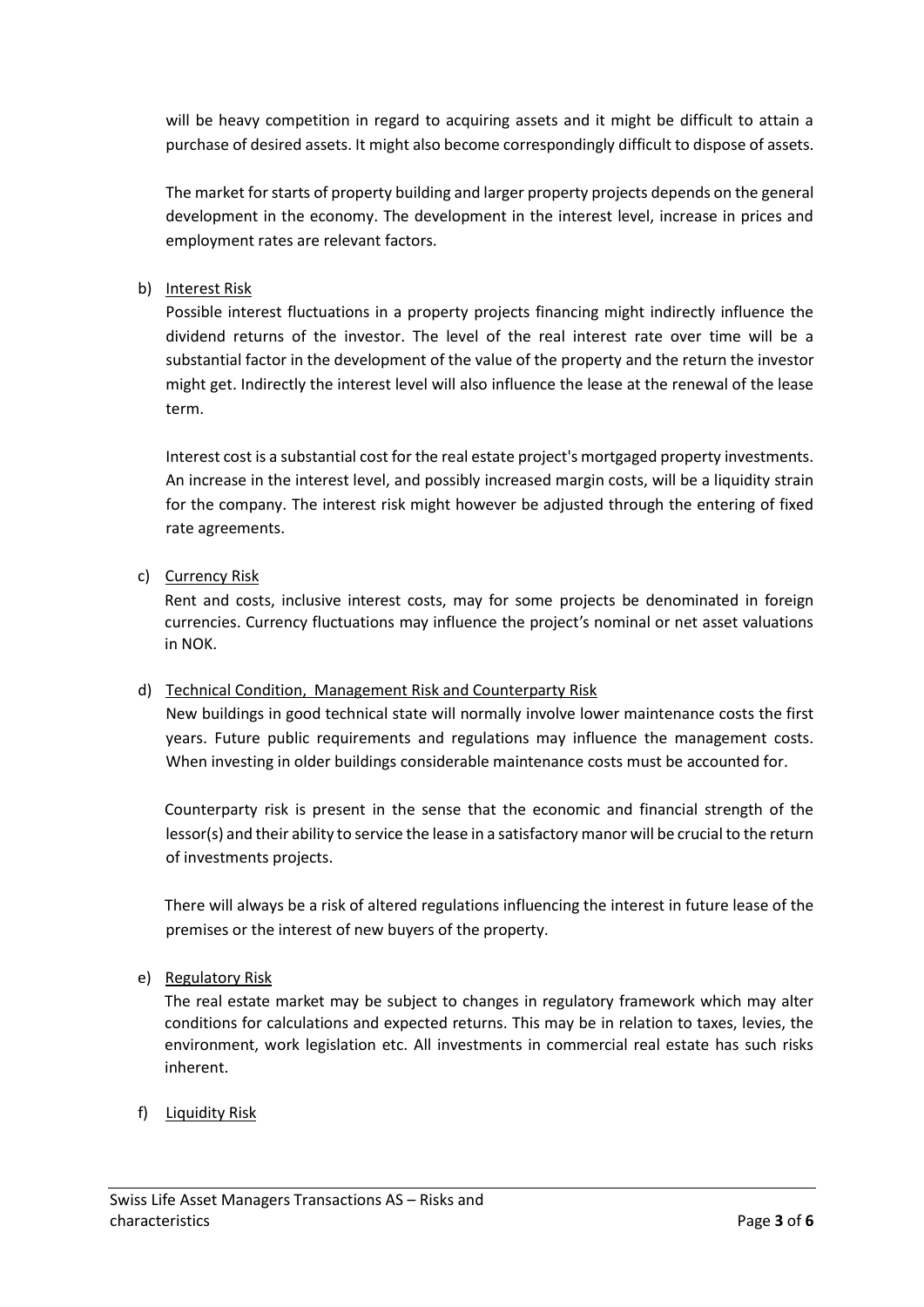Property is not a very liquid class of assets. Normally it takes several months both to invest in and to dispose of direct investments in property. Neither is property listed on an exchange and the value uncertain.

## **3 Investments in General Partnerships**

A general partnership (*in Norwegian: "ansvarlig selskap"*) (ANS) is a company where the partners have an unlimited liability for the total of the obligations of the company, undivided or for those parts which together make up the total of the company, and where the company acts and appears as such to third parties.

An internal partnership (*in Norwegian: "indre selskap"*) (IS) is a different from a general partnership as the company does not act and appear as such to third parties. The legal effects, hereunder the investors liability for called-up capital and liability in connection with capital not having been paid to the company, are in most cases the same as in a KS, see below.

A limited partnership (*in Norwegian: kommandittselskap*) (KS) is a company where at least one of the partners has an unlimited liability for the obligations of the company (general partner) and at least one other partner has limited liability with a fixed amount for the obligations of the company (limited partner). The investor participates as a limited partner, but can also participate as a general partner. The limited partnership shall have fixed company equity. Normally the capital is called-up from the investors as the company builds the need for equity. This means that the investor will have a payment obligation after the subscription amount has been paid as well.

#### **4 Investments in unlisted shares**

Trading in unlisted shares through Swiss Life will normally be carried out with Swiss Life assisting the transaction through another of the enterprise's clients or by an order being communicated to a client of another investment firm.

a) Risk in General

Shares give the owner a right to a portion of the company's share equity. If the company goes well and with a profit the share will normally include a right to dividends. Shares also give the right to vote at the stockholder's meeting which is the decision-making body.

The more shares one owns the larger portion of the equity, dividends and votes the share owner has.

The share price is largely influenced by the future outlook for the company. A share price can increase or decrease depending on the parties in the market's analysis and assessment of the company's possibilities to make future profits. The demand is decided by the development of the business prospects, technics, law making, competition etc. The general interest level is also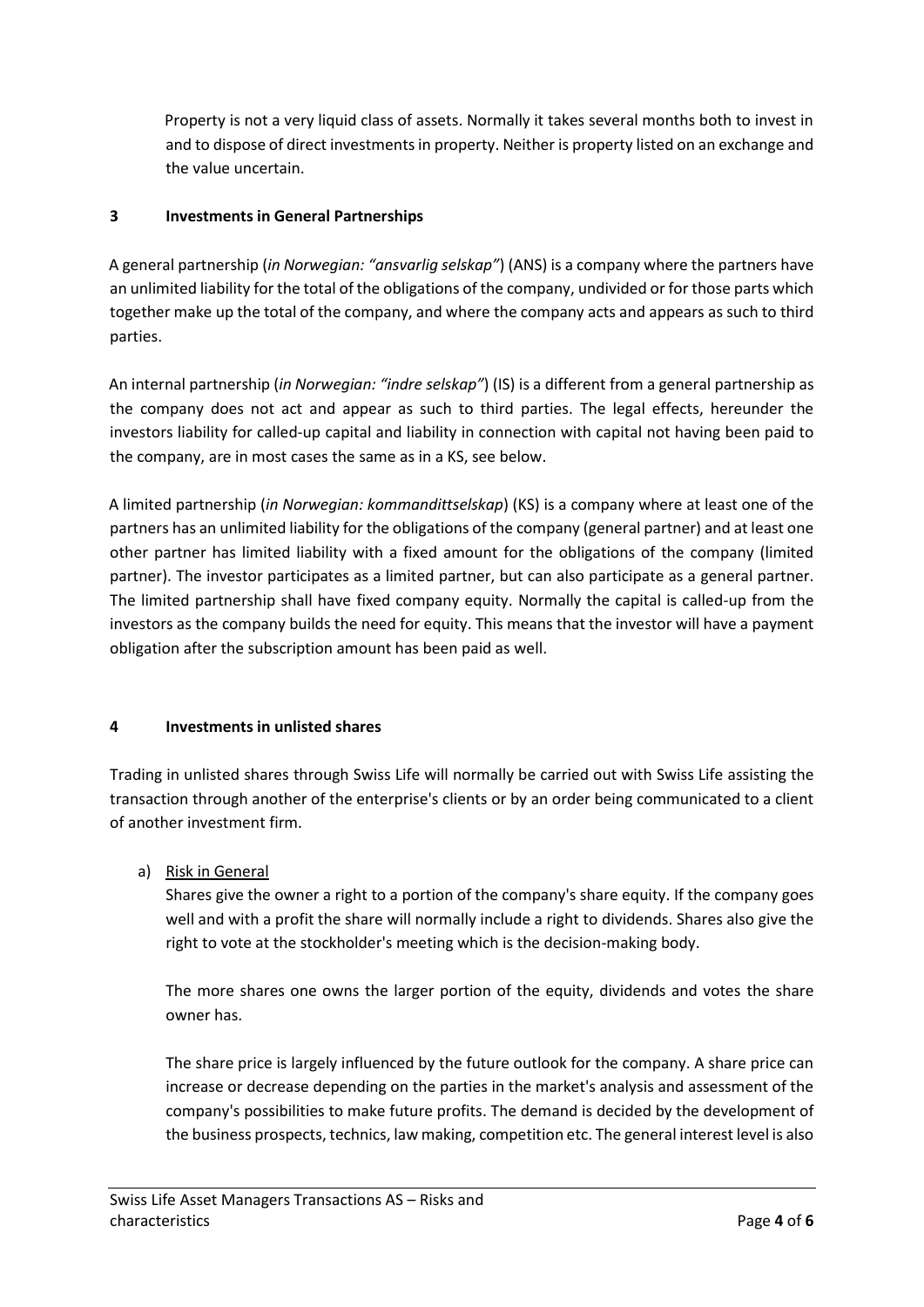relevant. The turnover of the share, the price pressure or the framework conditions for the enterprise is of importance to the company's share price development.

Other factors which are directly connected to the company, i.e. alterations in the management of the company and organization, production interruptions etc. might influence the company's ability to make profits in the future.

In a worst case scenario, the company may fail to the extent that it is declared bankrupt. Regarding payment from the bankruptcy estate, the share capital has last priority.

Only shares issued from a public limited company (in Norwegian: "*allmennaksjeselskap*" – ASA) can be listed in a regulated market in Norway. Trading in shares which are not listed in a regulated market is done through OTC-trading in the so called OTC-market. In this market the trading is conducted partly based on information on prices and interests which the Investment firms give each other in a collective trading system. If a share is not listed in a marketplace nor in a trading system the trade of the share will normally happen by the stockbroking firms trying to assist the client by contacting potential clients who might be interested in entering the sale as the opposing party. Investing in this kind of shares is normally connected with information risk and substantial liquidity risk.

The firsthand market or the primary market is the market for trading/subscribing of new share issues.

If a company is to expand its operations new equity is often demanded. The company gets new equity by issuing new shares through a share issue.

b) Different Risks

In connection with the risk assessment the investor should make when entering into investments and trade with shares and the continuous assessment while the investment period is ongoing must include the following:

- I) Market risk the risk that the market as a whole or parts of the market where the client has made an investment goes down
- II) Credit risk the risk of failing ability of issuer or opposite party to pay
- III) Price volatility risk the risk of large fluctuations in the price of a financial instrument influencing the price negatively
- IV) Share price risk the risk of the price of a financial instrument going down
- V) Tax risk the risk of tax rules and tax rate are unclear or are altered
- VI) Currency risk the risk that the value of foreign currency is reduced
- VII) Legal risk the risk of relevant laws and regulations are unclear or are altered
- VIII) Company risk the risk of a company developing worse than expected or is hit by a negative event so that the financial instrument connected to the company decreases in value
- IX) Industry risk the risk of an industry developing worse than expected or is hit by a negative event so that the financial instrument connected to a company in that industry decreases in value